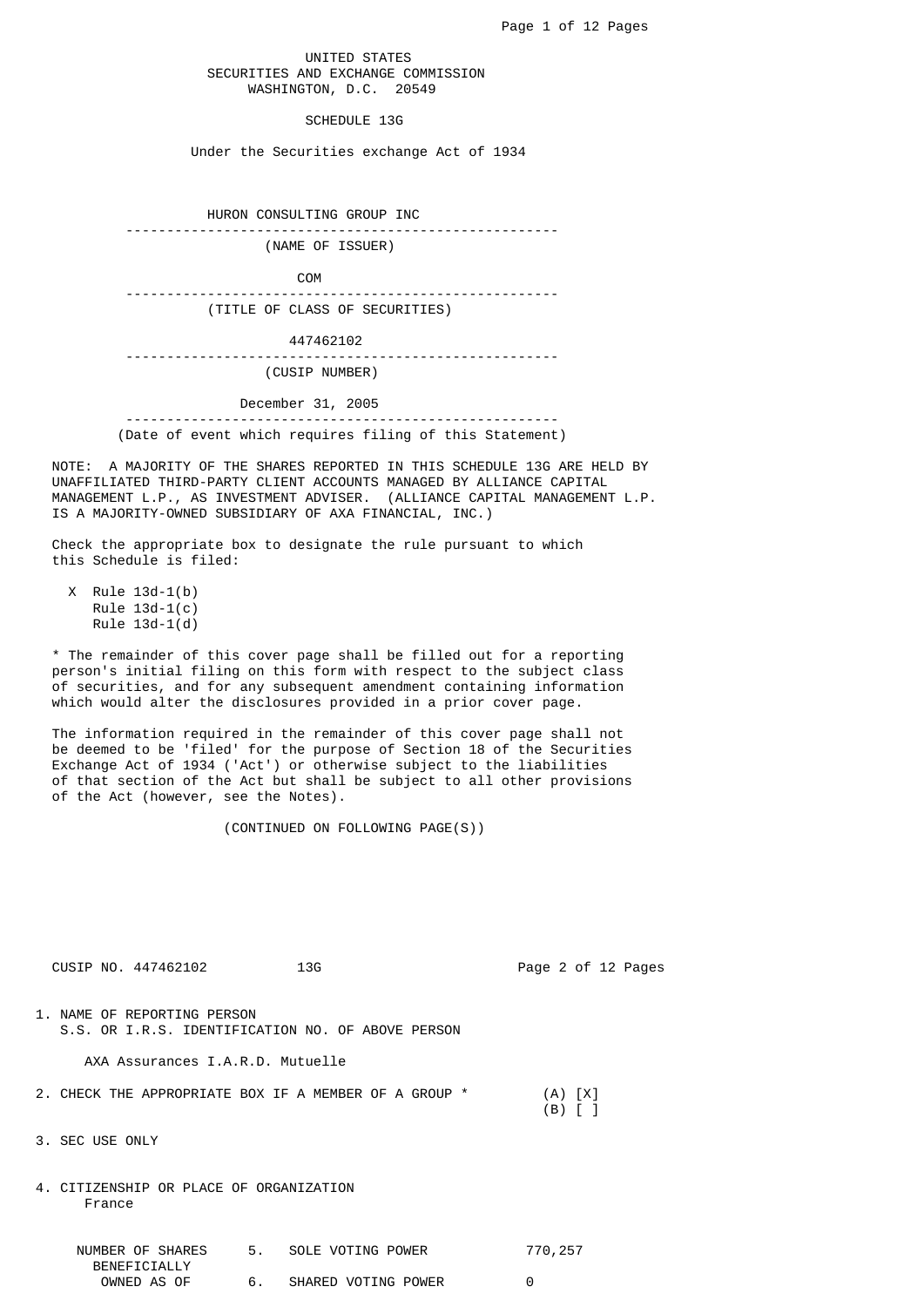| December 31, 2005                                                  |    |                                                                   |          |
|--------------------------------------------------------------------|----|-------------------------------------------------------------------|----------|
| BY EACH                                                            |    | 7. SOLE DISPOSITIVE POWER                                         | 865, 877 |
| REPORTING                                                          |    |                                                                   |          |
| PERSON WITH:                                                       | 8. | SHARED DISPOSITIVE POWER                                          | 0        |
| 9. AGGREGATE AMOUNT BENEFICIALLY OWNED BY EACH<br>REPORTING PERSON |    |                                                                   | 865,877  |
|                                                                    |    | (Not to be construed as an admission of beneficial ownership)     |          |
| SHARES <sup>*</sup>                                                |    | 10. CHECK BOX IF THE AGGREGATE AMOUNT IN ROW (9) EXCLUDES CERTAIN |          |
| 11. PERCENT OF CLASS REPRESENTED BY AMOUNT IN ROW 9                |    |                                                                   | 5.0%     |

 12. TYPE OF REPORTING PERSON \* IC

\* SEE INSTRUCTIONS BEFORE FILLING OUT!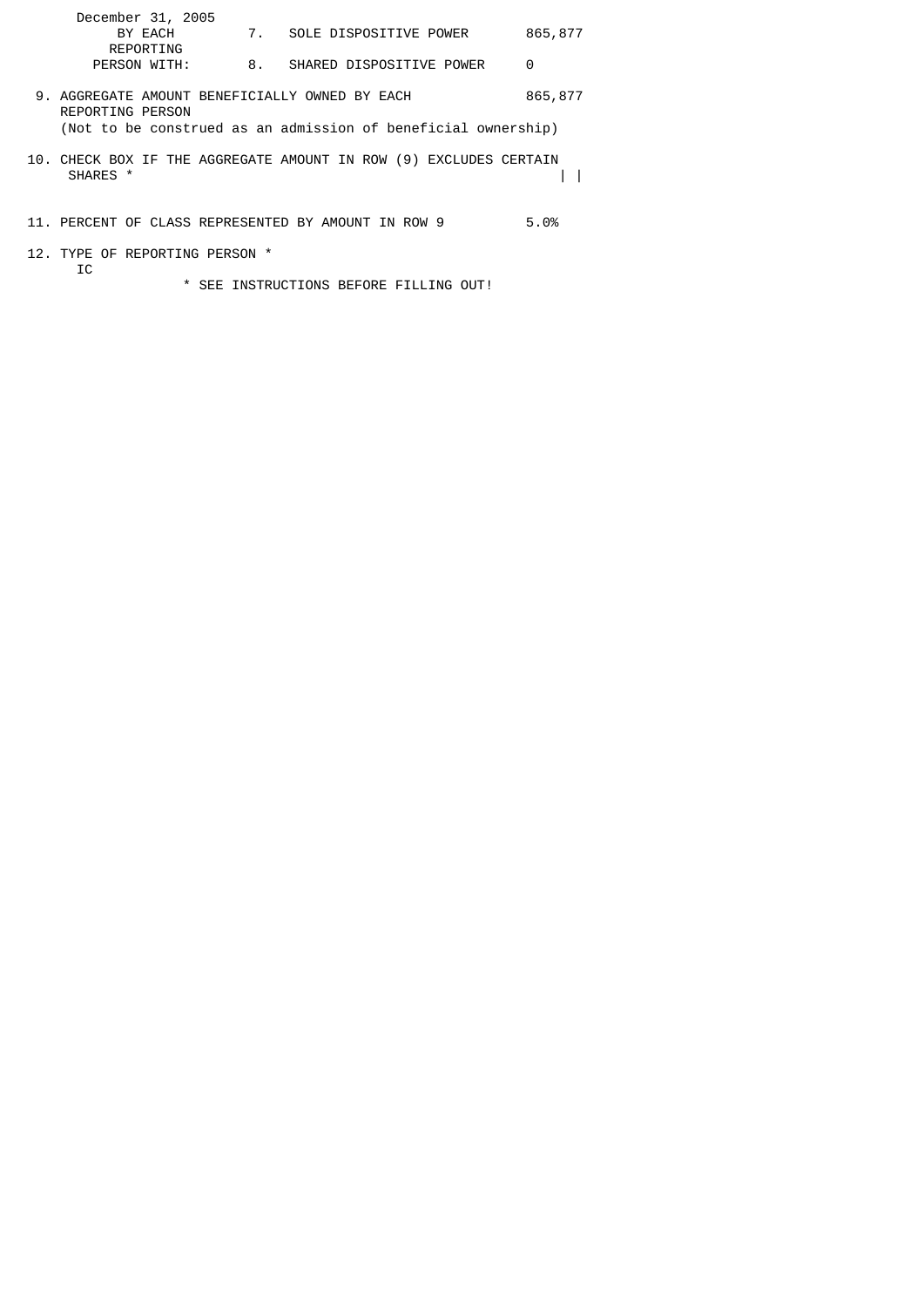| CUSIP NO. 447462102                               | 13G                                                                                                             | Page 3 of 12 Pages       |
|---------------------------------------------------|-----------------------------------------------------------------------------------------------------------------|--------------------------|
| 1. NAME OF REPORTING PERSON                       | S.S. OR I.R.S. IDENTIFICATION NO. OF ABOVE PERSON                                                               |                          |
| AXA Assurances Vie Mutuelle                       |                                                                                                                 |                          |
|                                                   | 2. CHECK THE APPROPRIATE BOX IF A MEMBER OF A GROUP *                                                           | (A) [X]<br>$(B)$ $[$ $]$ |
| 3. SEC USE ONLY                                   |                                                                                                                 |                          |
| 4. CITIZENSHIP OR PLACE OF ORGANIZATION<br>France |                                                                                                                 |                          |
| NUMBER OF SHARES<br>BENEFICIALLY                  | 5. SOLE VOTING POWER                                                                                            | 770,257                  |
| OWNED AS OF<br>December 31, 2005                  | 6.<br>SHARED VOTING POWER                                                                                       | 0                        |
| BY EACH<br>REPORTING                              | SOLE DISPOSITIVE POWER<br>7.                                                                                    | 865,877                  |
|                                                   | PERSON WITH: 8. SHARED DISPOSITIVE POWER                                                                        | 0                        |
| REPORTING PERSON                                  | 9. AGGREGATE AMOUNT BENEFICIALLY OWNED BY EACH<br>(Not to be construed as an admission of beneficial ownership) | 865,877                  |
| SHARES *                                          | 10. CHECK BOX IF THE AGGREGATE AMOUNT IN ROW (9) EXCLUDES CERTAIN                                               | $\mathbf{I}$             |
|                                                   | 11. PERCENT OF CLASS REPRESENTED BY AMOUNT IN ROW 9                                                             | 5.0%                     |
| 12. TYPE OF REPORTING PERSON *<br>IC              |                                                                                                                 |                          |

\* SEE INSTRUCTIONS BEFORE FILLING OUT!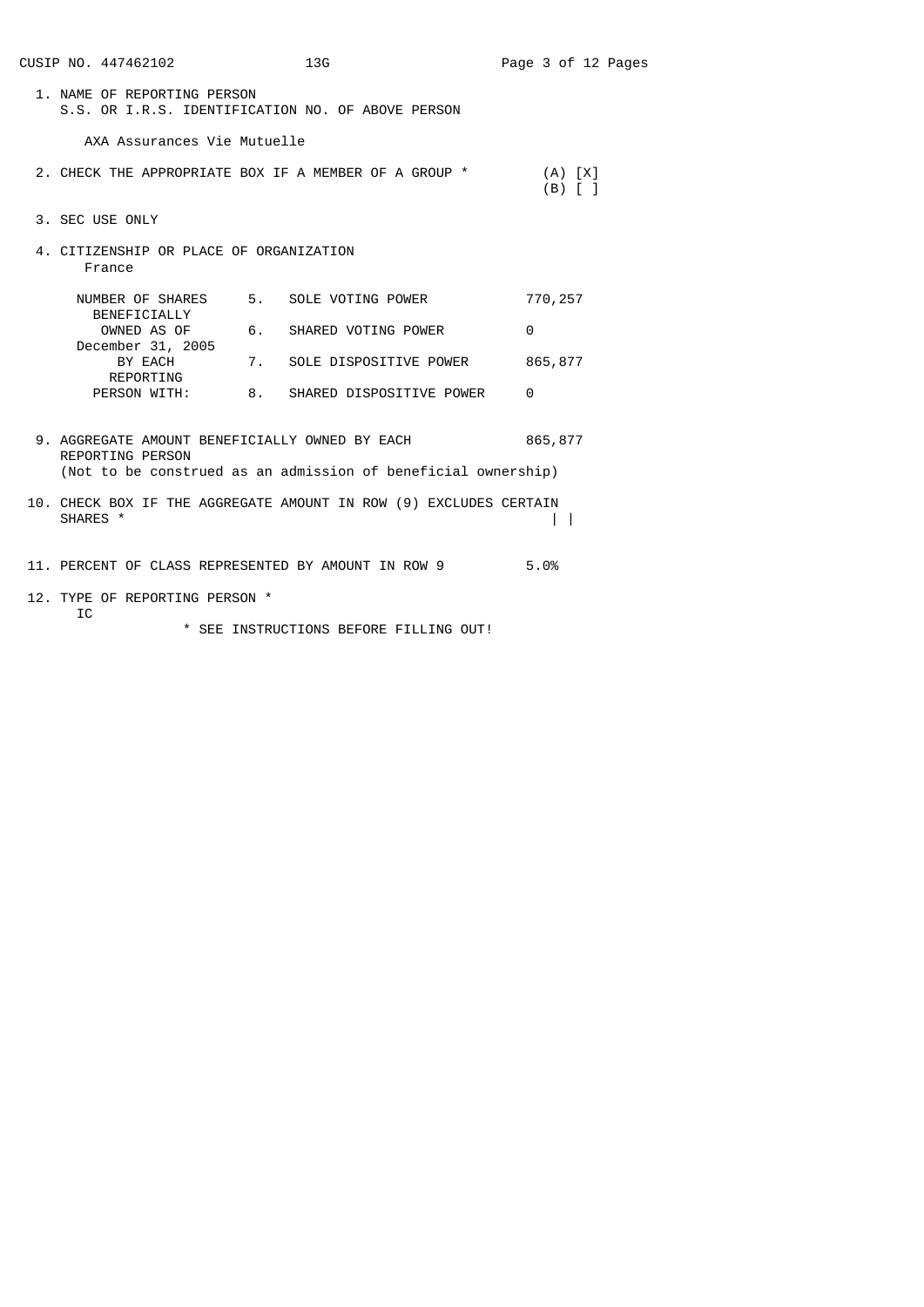| CUSIP NO. 447462102                                                | 13G                                                               | Page 4 of 12 Pages                     |
|--------------------------------------------------------------------|-------------------------------------------------------------------|----------------------------------------|
| 1. NAME OF REPORTING PERSON                                        | S.S. OR I.R.S. IDENTIFICATION NO. OF ABOVE PERSON                 |                                        |
| AXA Courtage Assurance Mutuelle                                    |                                                                   |                                        |
|                                                                    | 2. CHECK THE APPROPRIATE BOX IF A MEMBER OF A GROUP *             | $(A)$ $[X]$<br>$(B)$ $\lceil$ $\rceil$ |
| 3. SEC USE ONLY                                                    |                                                                   |                                        |
| 4. CITIZENSHIP OR PLACE OF ORGANIZATION<br>France                  |                                                                   |                                        |
| NUMBER OF SHARES<br>BENEFICIALLY                                   | 5. SOLE VOTING POWER                                              | 770,257                                |
| OWNED AS OF                                                        | 6. SHARED VOTING POWER                                            | 0                                      |
| December 31, 2005<br>BY EACH                                       | 7. SOLE DISPOSITIVE POWER                                         | 865,877                                |
| REPORTING<br>PERSON WITH:                                          | 8. SHARED DISPOSITIVE POWER                                       | $\Theta$                               |
| 9. AGGREGATE AMOUNT BENEFICIALLY OWNED BY EACH<br>REPORTING PERSON |                                                                   | 865,877                                |
|                                                                    | (Not to be construed as an admission of beneficial ownership)     |                                        |
| SHARES *                                                           | 10. CHECK BOX IF THE AGGREGATE AMOUNT IN ROW (9) EXCLUDES CERTAIN |                                        |
|                                                                    | 11. PERCENT OF CLASS REPRESENTED BY AMOUNT IN ROW 9               | 5.0%                                   |

- 12. TYPE OF REPORTING PERSON \* IC
	- \* SEE INSTRUCTIONS BEFORE FILLING OUT!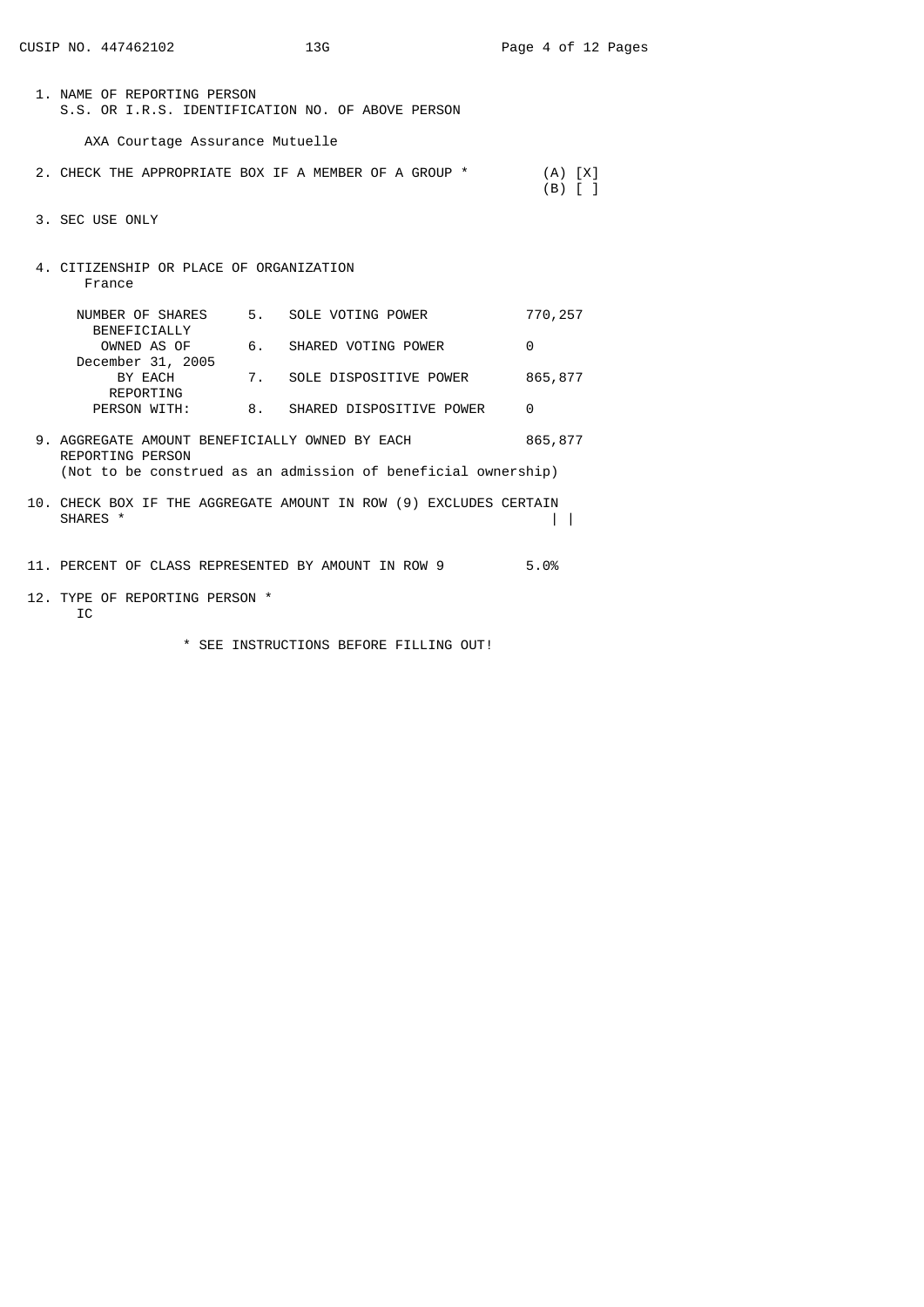| CUSIP NO. 447462102                                                | 13G                                                               | Page 5 of 12 Pages                   |
|--------------------------------------------------------------------|-------------------------------------------------------------------|--------------------------------------|
| 1. NAME OF REPORTING PERSON                                        | S.S. OR I.R.S. IDENTIFICATION NO. OF ABOVE PERSON                 |                                      |
| <b>AXA</b>                                                         |                                                                   |                                      |
|                                                                    | 2. CHECK THE APPROPRIATE BOX IF A MEMBER OF A GROUP *             | $(A)$ $\lceil$ $\rceil$<br>$(B)$ [ ] |
| 3. SEC USE ONLY                                                    |                                                                   |                                      |
| 4. CITIZENSHIP OR PLACE OF ORGANIZATION<br>France                  |                                                                   |                                      |
| BENEFICIALLY                                                       | NUMBER OF SHARES 5. SOLE VOTING POWER                             | 770,257                              |
| OWNED AS OF                                                        | 6. SHARED VOTING POWER                                            | $\Theta$                             |
| December 31, 2005<br>BY EACH<br>REPORTING                          | 7. SOLE DISPOSITIVE POWER                                         | 865,877                              |
|                                                                    | PERSON WITH: 8. SHARED DISPOSITIVE POWER                          | 0                                    |
| 9. AGGREGATE AMOUNT BENEFICIALLY OWNED BY EACH<br>REPORTING PERSON | (Not to be construed as an admission of beneficial ownership)     | 865,877                              |
| SHARES *                                                           | 10. CHECK BOX IF THE AGGREGATE AMOUNT IN ROW (9) EXCLUDES CERTAIN | $\mathbf{I}$                         |
|                                                                    | 11. PERCENT OF CLASS REPRESENTED BY AMOUNT IN ROW 9               | 5.0%                                 |
| 12. TYPE OF REPORTING PERSON *                                     |                                                                   |                                      |

- IC
- \* SEE INSTRUCTIONS BEFORE FILLING OUT!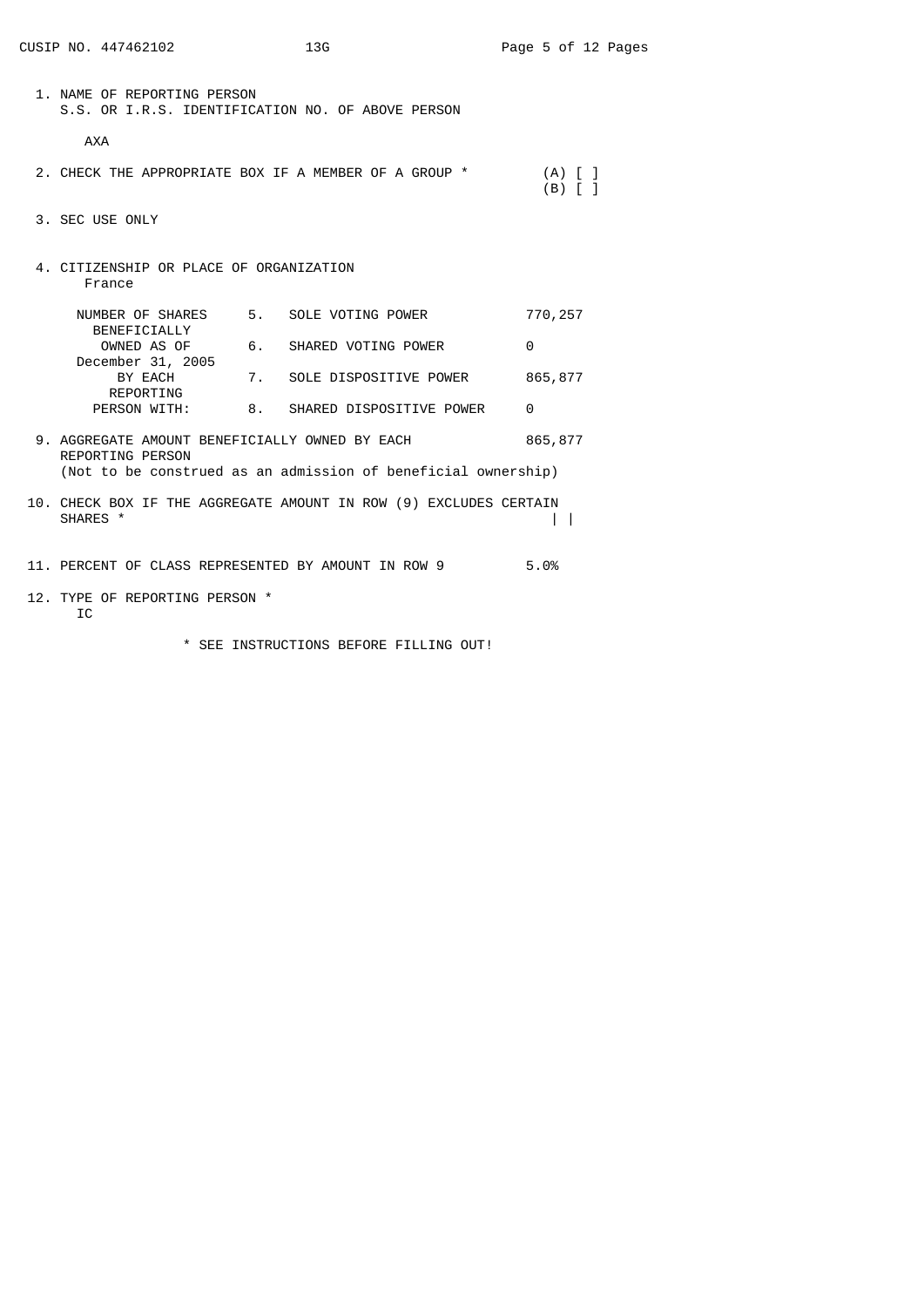|                                                                                                                                            | CUSIP NO. 447462102                                                              |    | 13G                                                   | Page 6 of 12 Pages |                                |  |  |  |
|--------------------------------------------------------------------------------------------------------------------------------------------|----------------------------------------------------------------------------------|----|-------------------------------------------------------|--------------------|--------------------------------|--|--|--|
|                                                                                                                                            | 1. NAME OF REPORTING PERSON<br>S.S. OR I.R.S. IDENTIFICATION NO. OF ABOVE PERSON |    |                                                       |                    |                                |  |  |  |
|                                                                                                                                            | AXA Financial, Inc. 13-3623351                                                   |    |                                                       |                    |                                |  |  |  |
|                                                                                                                                            |                                                                                  |    | 2. CHECK THE APPROPRIATE BOX IF A MEMBER OF A GROUP * |                    | $(A)$ $[$ $]$<br>$(B)$ $[$ $]$ |  |  |  |
|                                                                                                                                            | 3. SEC USE ONLY                                                                  |    |                                                       |                    |                                |  |  |  |
|                                                                                                                                            | 4. CITIZENSHIP OR PLACE OF ORGANIZATION<br>State of Delaware                     |    |                                                       |                    |                                |  |  |  |
|                                                                                                                                            | NUMBER OF SHARES<br>BENEFICIALLY                                                 |    | 5. SOLE VOTING POWER                                  |                    | 770,257                        |  |  |  |
|                                                                                                                                            | OWNED AS OF                                                                      |    | 6. SHARED VOTING POWER                                | $\Theta$           |                                |  |  |  |
|                                                                                                                                            | December 31, 2005<br>BY EACH                                                     |    | 7. SOLE DISPOSITIVE POWER                             |                    | 865,877                        |  |  |  |
|                                                                                                                                            | REPORTING<br>PERSON WITH:                                                        | 8. | SHARED DISPOSITIVE POWER                              | 0                  |                                |  |  |  |
| 9. AGGREGATE AMOUNT BENEFICIALLY OWNED BY EACH<br><b>REPORTING PERSON</b><br>(Not to be construed as an admission of beneficial ownership) |                                                                                  |    |                                                       |                    | 865, 877                       |  |  |  |
| 10. CHECK BOX IF THE AGGREGATE AMOUNT IN ROW (9) EXCLUDES CERTAIN<br>SHARES *                                                              |                                                                                  |    |                                                       |                    |                                |  |  |  |
|                                                                                                                                            |                                                                                  |    | 11. PERCENT OF CLASS REPRESENTED BY AMOUNT IN ROW 9   | 5.0%               |                                |  |  |  |
|                                                                                                                                            | 12. TYPE OF REPORTING PERSON *<br>НC                                             |    |                                                       |                    |                                |  |  |  |

\* SEE INSTRUCTIONS BEFORE FILLING OUT!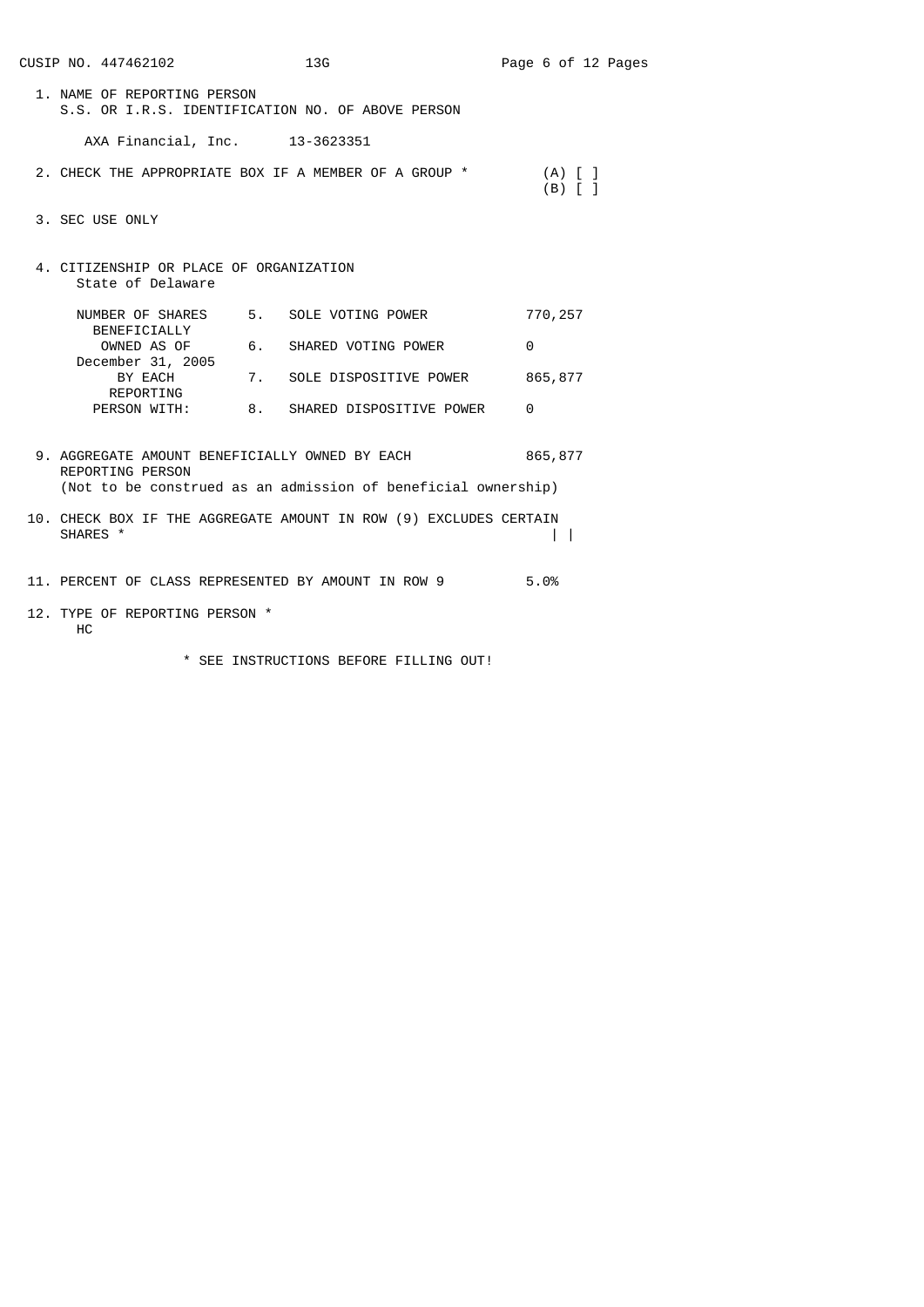Item 1(a) Name of Issuer: HURON CONSULTING GROUP INC Item 1(b) Address of Issuer's Principal Executive Offices: , Item  $2(a)$  and  $(b)$  Name of Person Filing and Address of Principal Business Office: AXA Assurances I.A.R.D Mutuelle, and AXA Assurances Vie Mutuelle, 26, rue Drouot 75009 Paris, France AXA Courtage Assurance Mutuelle 26, rue Drouot 75009 Paris, France as a group (collectively, the 'Mutuelles AXA'). AXA 25, avenue Matignon 75008 Paris, France AXA Financial, Inc. 1290 Avenue of the Americas New York, New York 10104 (Please contact Dean Dubovy at (212) 314-5528 with any questions.)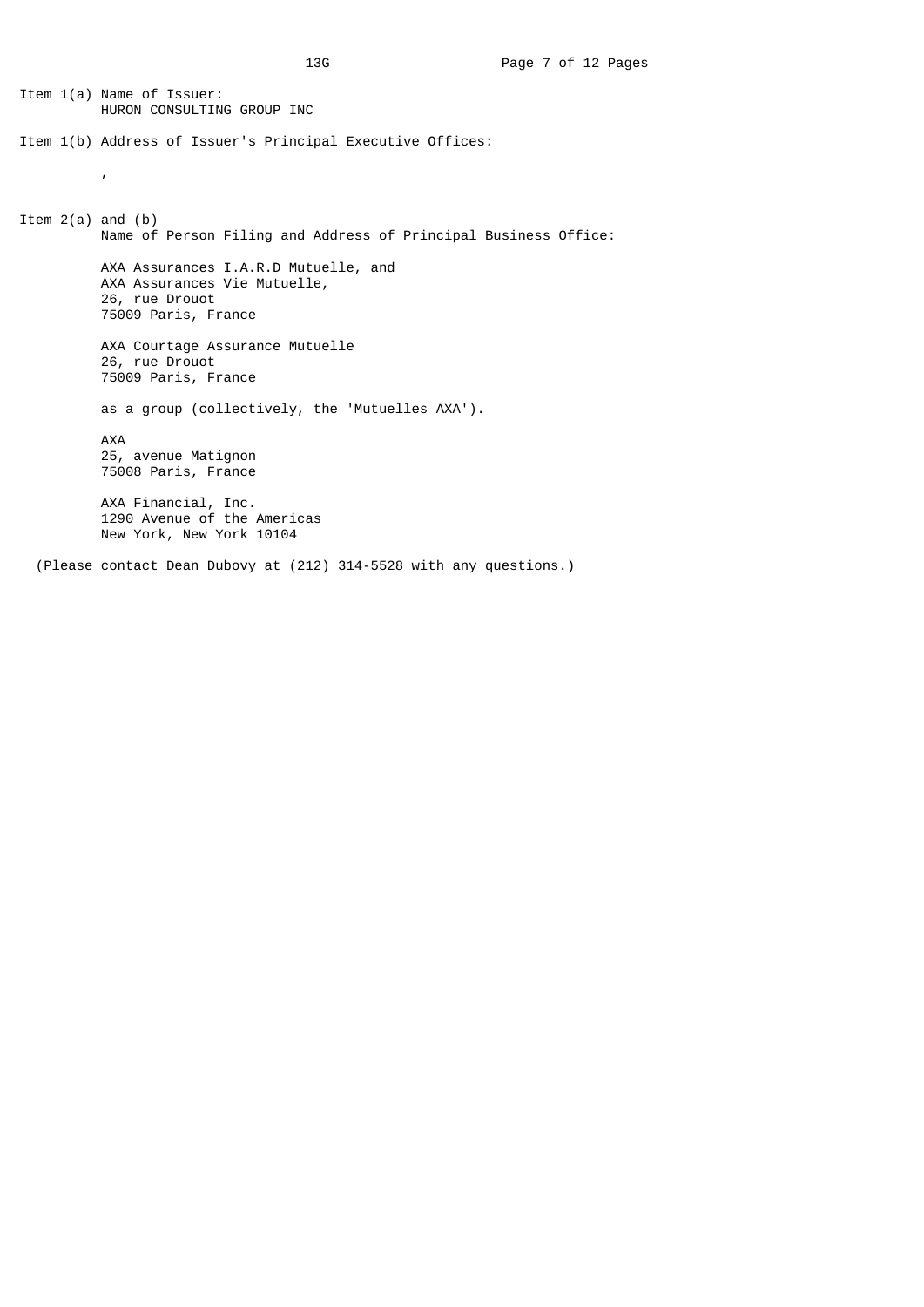- Item 2(c) Citizenship: Mutuelles AXA and AXA - France AXA Financial, Inc. - Delaware
- Item 2(d) Title of Class of Securities:

COM

- Item 2(e) Cusip Number: 447462102
- Item 3. Type of Reporting Person: AXA Financial, Inc. as a parent holding company, in accordance with 240.13d-1(b)(ii)(G).

The Mutuelles AXA, as a group, acting as a parent holding company.

AXA as a parent holding company.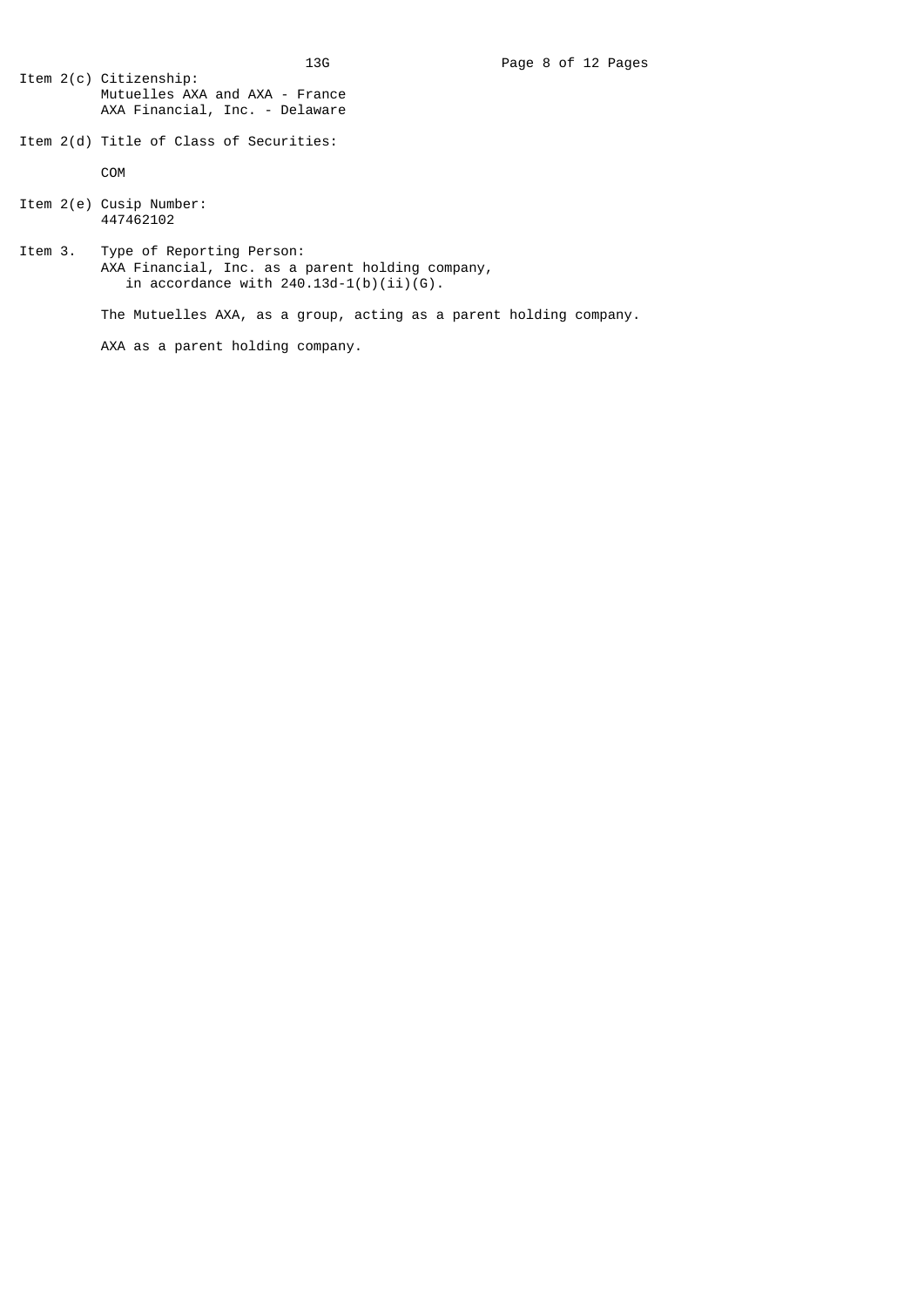| Item 4. Ownership as of December 31, 2005<br>(a) Amount Beneficially Owned:<br>shares of common stock beneficially owned including:<br>865,877    |                               |  |
|---------------------------------------------------------------------------------------------------------------------------------------------------|-------------------------------|--|
|                                                                                                                                                   | No. of Shares                 |  |
|                                                                                                                                                   | Subtotals                     |  |
|                                                                                                                                                   | -----------------             |  |
|                                                                                                                                                   |                               |  |
| AXA                                                                                                                                               | 0                             |  |
| AXA Entity or Entities                                                                                                                            |                               |  |
|                                                                                                                                                   |                               |  |
| AXA Financial, Inc.                                                                                                                               | 0                             |  |
| Subsidiaries:                                                                                                                                     |                               |  |
| Alliance Capital Management L.P.<br>acquired solely for investment purposes on<br>behalf of client discretionary investment<br>advisory accounts: |                               |  |
|                                                                                                                                                   |                               |  |
| Common Stock                                                                                                                                      | 687,027                       |  |
| AXA Equitable Life Insurance Company<br>acquired solely for investment purposes:                                                                  | 687,027                       |  |
| Common Stock                                                                                                                                      | 178,850<br>178,850            |  |
| Total                                                                                                                                             | .<br>865,877<br>============= |  |

Each of the Mutuelles AXA, as a group, and AXA expressly declares that the filing of this Schedule 13G shall not be construed as an admission that it is, for purposes of Section 13(d) of the Exchange Act, the beneficial owner of any securities covered by this Schedule 13G.

Each of the above subsidiaries of AXA Financial, Inc. operates under independent management and makes independent decisions.

(b) Percent of Class: 5.0%

=============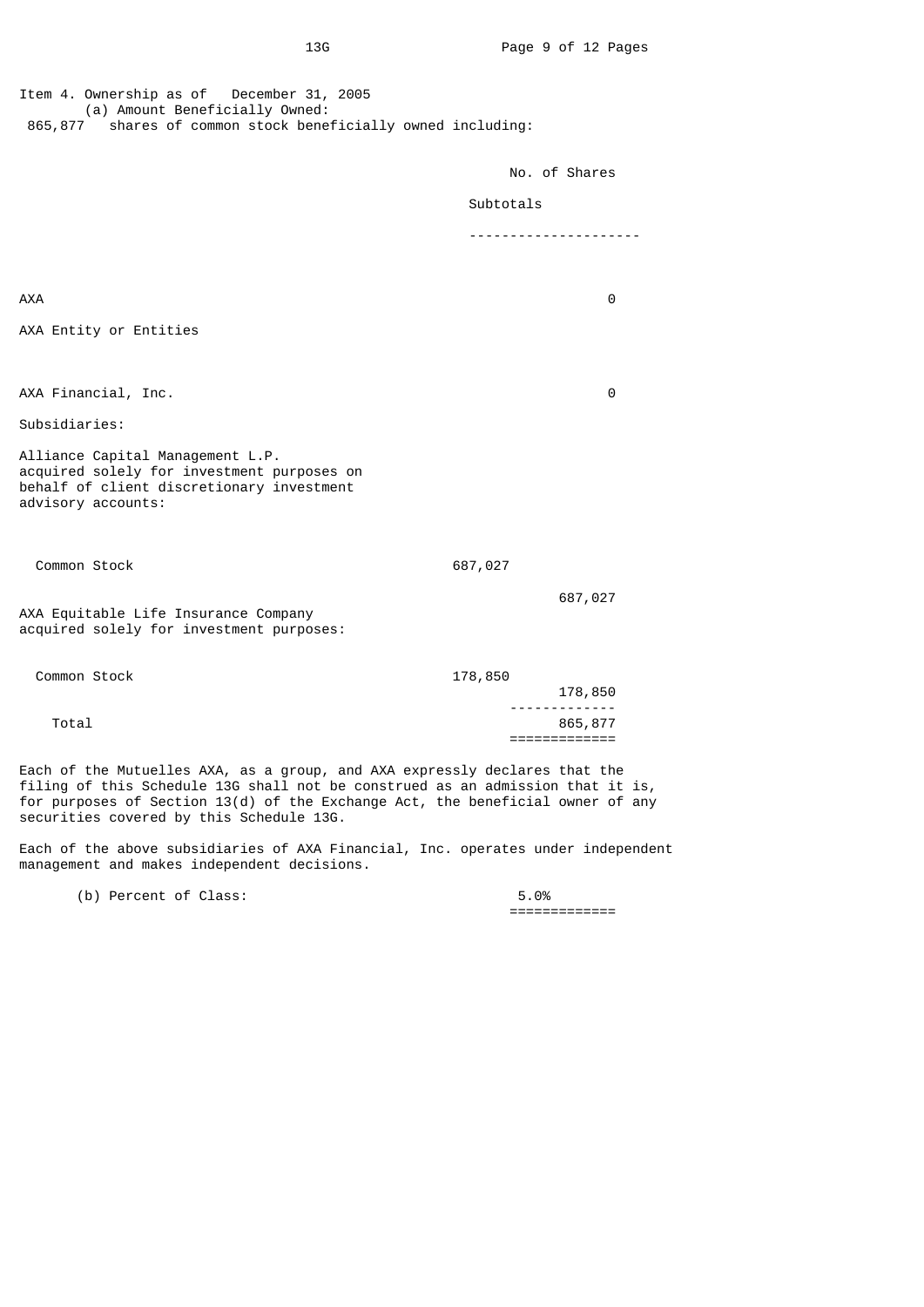# ITEM 4. Ownership as of December 31, 2005 (CONT.)

(c) Deemed Voting Power and Disposition Power:

|                                                | (i)<br>Deemed<br>to have<br>Sole Power<br>to Vote<br>or to<br>Direct | (ii)<br>Deemed<br>to have<br>Shared Power Sole Power<br>to Vote<br>or to<br>Direct<br>the Vote the Vote | (iii)<br>Deemed<br>to have<br>to Dispose to Dispose<br>or to<br>Direct the | (iv)<br>Deemed<br>to have<br>Shared Power<br>or to<br>Direct the<br>Disposition Disposition |
|------------------------------------------------|----------------------------------------------------------------------|---------------------------------------------------------------------------------------------------------|----------------------------------------------------------------------------|---------------------------------------------------------------------------------------------|
| The Mutuelles AXA,<br>as a group<br><b>AXA</b> | 0<br>$\Theta$                                                        | 0<br>0                                                                                                  | 0<br>$\Theta$                                                              | 0<br>0                                                                                      |
| AXA Entity or Entities:                        |                                                                      |                                                                                                         |                                                                            |                                                                                             |
| AXA Financial, Inc.                            | 0                                                                    | 0                                                                                                       | 0                                                                          | 0                                                                                           |
| Subsidiaries:                                  |                                                                      |                                                                                                         |                                                                            |                                                                                             |
| Alliance Capital<br>Management L.P.            | 591,407                                                              | 0                                                                                                       | 687,027                                                                    | 0                                                                                           |
| AXA Equitable Life<br>Insurance Company        | 178,850                                                              | 0                                                                                                       | 178,850                                                                    | 0                                                                                           |
|                                                | 770, 257<br>============                                             | 0<br>==========                                                                                         | 865,877<br>============                                                    | ี ค                                                                                         |

Each of the above subsidiaries of AXA Financial, Inc. operates under independent management and makes independent voting and investment decisions.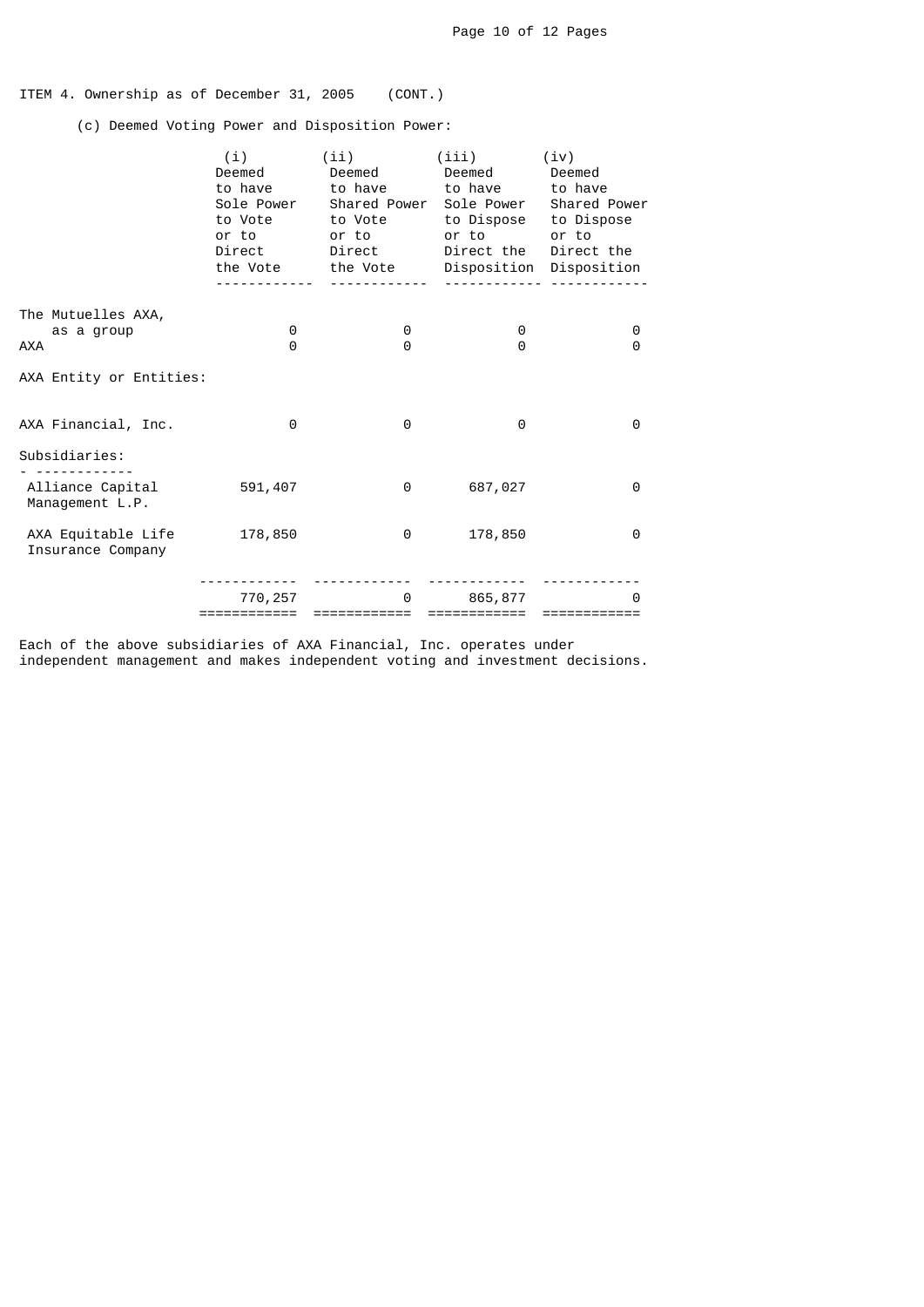Item 5. Ownership of Five Percent or Less of a Class: If this statement is being filed to report the fact that as of the date hereof the reporting person has ceased to be the beneficial owner of more than five percent of the class of securities, check the following.

 $\left( \begin{array}{c} \end{array} \right)$ 

- Item 6. Ownership of More than Five Percent on behalf of Another Person. N/A
- Item 7. Identification and Classification of the Subsidiary which Acquired the Security Being Reporting on by the Parent Holding Company:

 This Schedule 13G is being filed by AXA Financial, Inc.; AXA, which owns AXA Financial, Inc.; and the Mutuelles AXA, which as a group control AXA:

- ( ) in the Mutuelles AXAs' capacity, as a group, acting as a parent holding company with respect to the holdings of the following AXA entity or entities:
	- ( ) in AXA's capacity as a parent holding company with respect to the holdings of the following AXA entity or entities:
	- (X) in AXA Financial, Inc.'s capacity as a parent holding company with respect to the holdings of the following subsidiaries:
	- (X) Alliance Capital Management L.P. (13-3434400), an investment adviser registered under Section 203 of the Investment Advisers Act of 1940.
	- (X) AXA Equitable Life Insurance Company (13-5570651), an insurance company and an investment adviser registered under Section 203 of the Investment Advisers Act of 1940.
	- (X) Frontier Trust Company, FSB (Advest Trust) (45-0373941), an investment adviser registered under Section 203 of the Investment Advisers Act of 1940.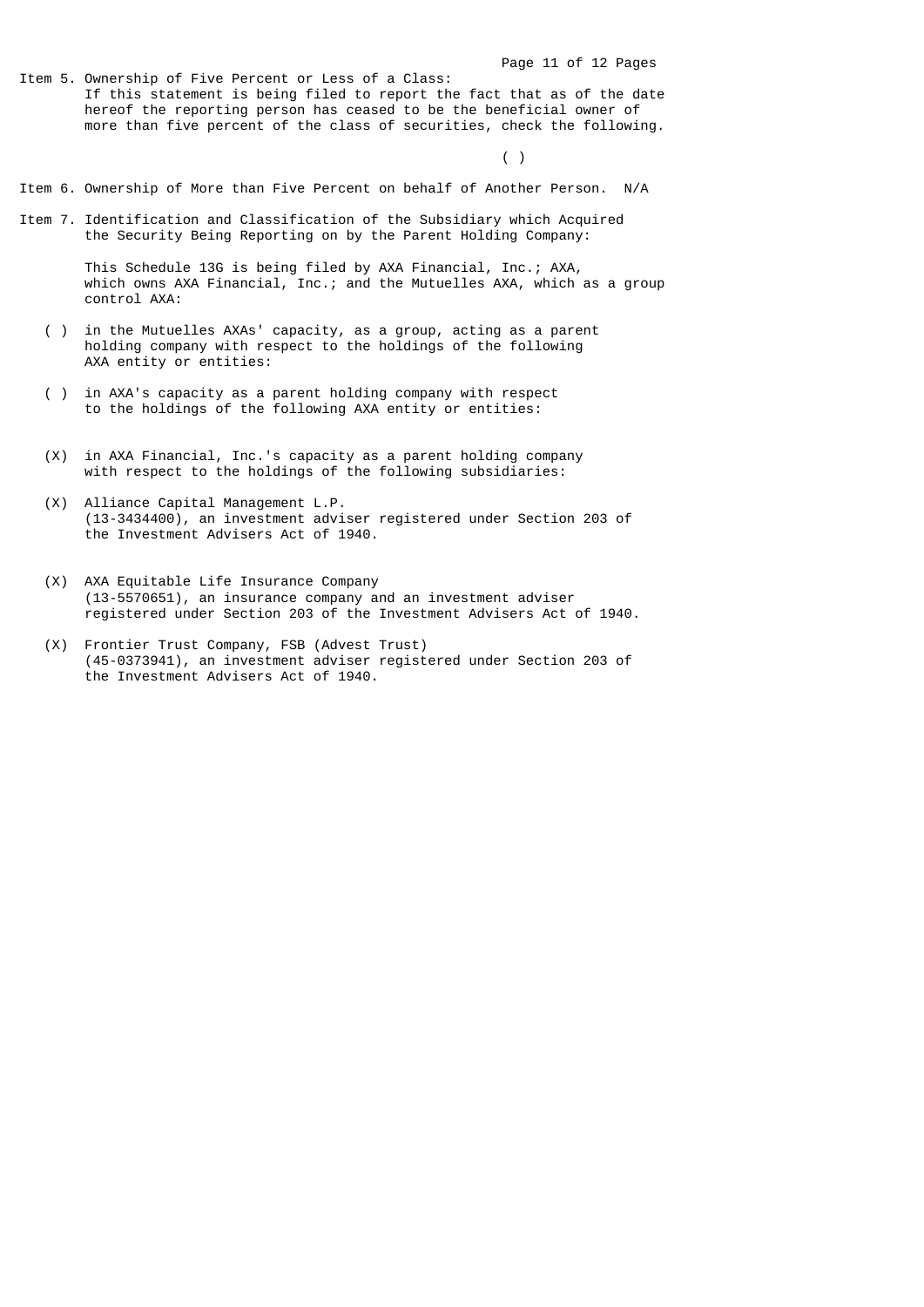Item 8. Identification and Classification of Members of the Group. N/A

Item 9. Notice of Dissolution of Group: N/A

Item 10. Certification:

 By signing below I certify that to the best of my knowledge and belief, the securities referred to above were acquired in the ordinary course of business and were not acquired for the purpose of and do not have the effect of changing or influencing the control of the issuer of such securities and were not acquired in connection with or as a participant in any transaction having such purposes or effect.

## Signature

 After reasonable inquiry and to the best of my knowledge and belief, I certify that the information set forth in this statement is true, complete and correct.

Date: February 14, 2006 AXA FINANCIAL, INC.\*

/s/ Alvin H. Fenichel

 Alvin H. Fenichel Senior Vice President and Controller

 \*Pursuant to the Joint Filing Agreement with respect to Schedule 13G attached hereto as Exhibit I, among AXA Financial, Inc., AXA Assurances I.A.R.D Mutuelle, AXA Assurances Vie Mutuelle, AXA Courtage Assurance Mutuelle, and AXA, this statement Schedule 13G is filed on behalf of each of them.